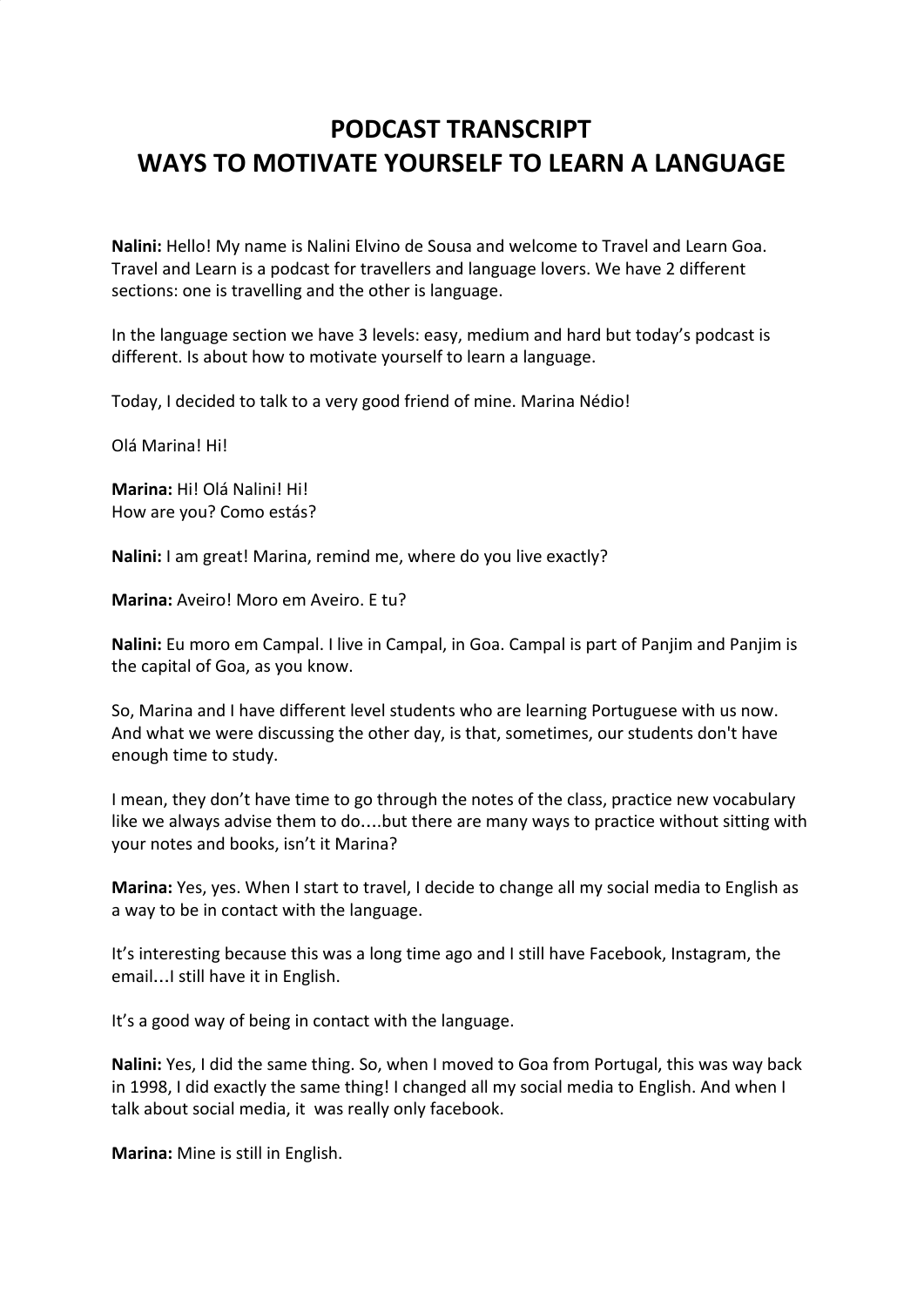**Nalini:** That time I didn't have Instagram.

**Marina:** No, no. Neither do I. It was just email and facebook. Instagram is very recent in my life.

**Nalini:** Yes. Like me. Now, I knew I was going to talk to you today. So what I did is, change mine back to Portuguese.

So, my idea is to introduce some Portuguese vocabulary related to these platforms. Shall we do it?

**Marina:** Great, great! Let's start and for me it will be fun because mine is in English and I don't remember anymore. It's weird. But it's true!

**Nalini:** By the way, our email, in case you want to make any suggestions is [travelnlearngoa@gmail.com](mailto:travelnlearngoa@gmail.com)

Marina, shoot! What is the first thing you see when you open your email? And I will tell you what is in Portuguese.

## **Marina:** Inbox

**Nalini:** *Inbox* in Portuguese is *caixa de entrada*. And caixa de entrada appears as cx. So cx. is the short form for caixa.

So a small word in english but in Portuguese is quite big: Caixa de entrada.

**Marina:** Box! And entrada – get in! It's interesting.

**Nalini:** Yes! Getting inside the box.

**Marina:** In the Caixa de entrada nós temos *message*.

**Nalini:** *Message*! It's very similar to English: *mensagem.*

**Marina:** E a seguir….when we want to get out. We *sign out!*

**Nalini: Sign out**! Again a big expression. *Terminar sessão.*

**Marina:** And when we don't want….or when we read the message and we can send it to the *trash!*

**Nalini:** Yes, but before that we have something called *eliminar.*

**Marina:** *Delete! Eliminar!*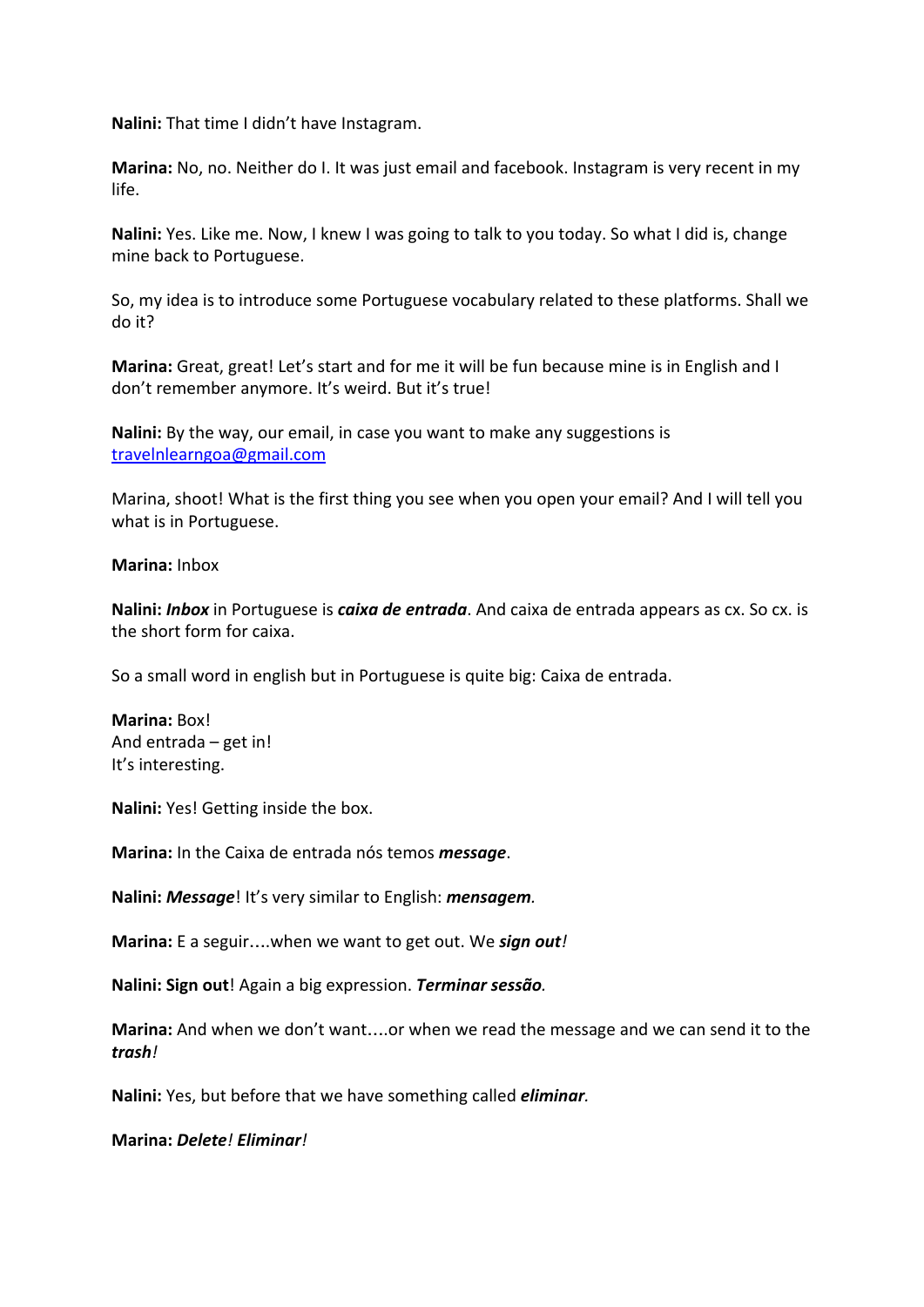**Nalini:** There you go! Eliminar is delete and once you delete, then the message goes to *trash* and trash is *lixo*.

What else can you read in your email?

**Marina:** So I can see: sometimes when you think you didn't receive a message. Where can they be?

**Nalini:** In spam?

**Marina:** Yes! Spam!

**Nalini:** *Spam* is quite an interesting word because it is *exactly the same in Portuguese*. It is what we call an anglicismo. We adopted the word from the English language.

**Marina:** Like: *email.* If we think about it, in Portuguese email is *correio electrónico* but we never use this word. Only in formal occasions or in formal letters or a really formal email.

**Nalini:** Yeah! Again correio electrónico - such a big word for email, which is a small word.

**Marina:** There are many words in this kind of social media that they have not translated yet because there are a lot of new things.

**Nalini:** Yes, you are right.

**Marina:** And now another word that I am seeing is, when we need to send a message, first we need to write it so we need to type the message. So typing, what is it *typing*?

**Nalini:** *Typing*! Typing in Portuguese is *escrever.*

**Marina:** What more can I see…I have a lot because I receive so many emails, so many messages that sometimes, I have a few unread messages.

**Nalini:** *Unread messages* in Portuguese is *não lidas*. It does not say: mensagens não lidas. It is just: não lidas.

**Marina:** In email we also have the message that we received today!

**Nalini:** Yes! Today, Yesterday, Tuesday….actually it is a great way to learn the days of the week.

*Today* is *hoje*. *Yesterday* is *ontem*. *Tuesday* for example is *Terça-feira.*

**Marina:** Ah! It's a good way. It's a good way of remembering the days of the week. It's good practice. So now we can go and see another social media. What do you think?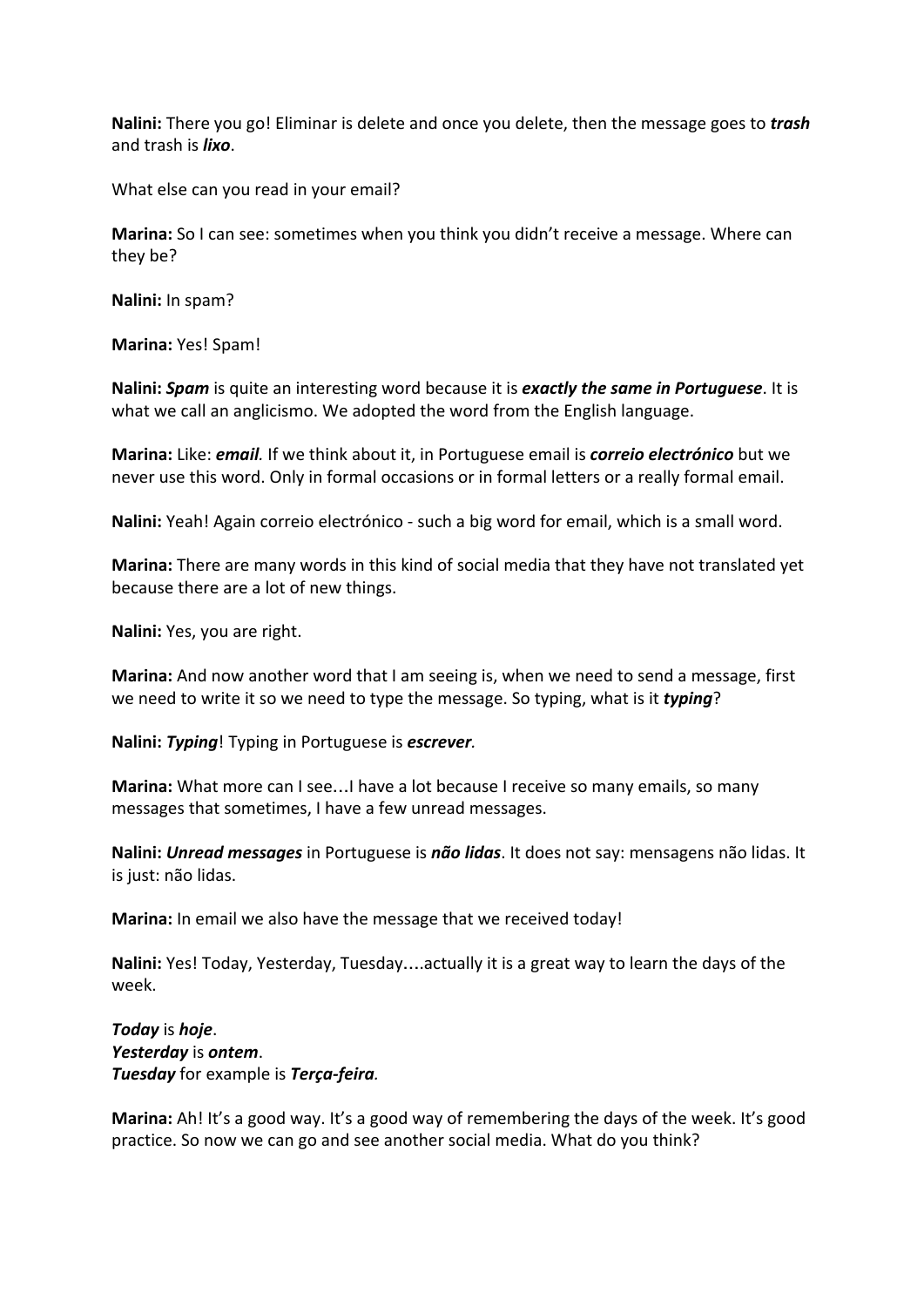**Nalini:** Shall we check facebook now?

By the way, our facebook is: travelandlearngoa. So you can check out. We will be announcing our podcasts on facebook.

Tell me about your facebook, Marina.

**Marina:** What is on your mind! When you need to post something: *what is on your mind!*

**Nalini:** *What's on your mind* in Portuguese is: *Em que estás a pensar?*

**Marina:** *Create a post* is …

**Nalini:** *Create a post* in Portuguese is: *publicação*

**Marina:** The other one is: **suggestions** for you?…

**Nalini:** *Suggestions* is *sugestões***.**

**Marina:** *Photo/video*

**Nalini:** *Photo/video* is the same: *foto/vídeo.*

And after that?

**Marina:** Depois: *life event*

**Nalini:** *Life event* is *evento da vida.*

**Marina:** Ainda temos em cima, up: we have timeline...

**Nalini:** *Timeline* in portuguese is *cronologia*.

**Marina:** *About*

**Nalini:** *About!* That is easy: *sobre.*

**Marina:** *Friends!*

**Nalini:** That is also easy: **amigos**.

**Marina:** This is very important in facebook.

**Nalini:** Yes of course, without amigos, there is no facebook.

**Marina:** *Archives*

**Nalini:** *Archives* in Portuguese is *arquivo.*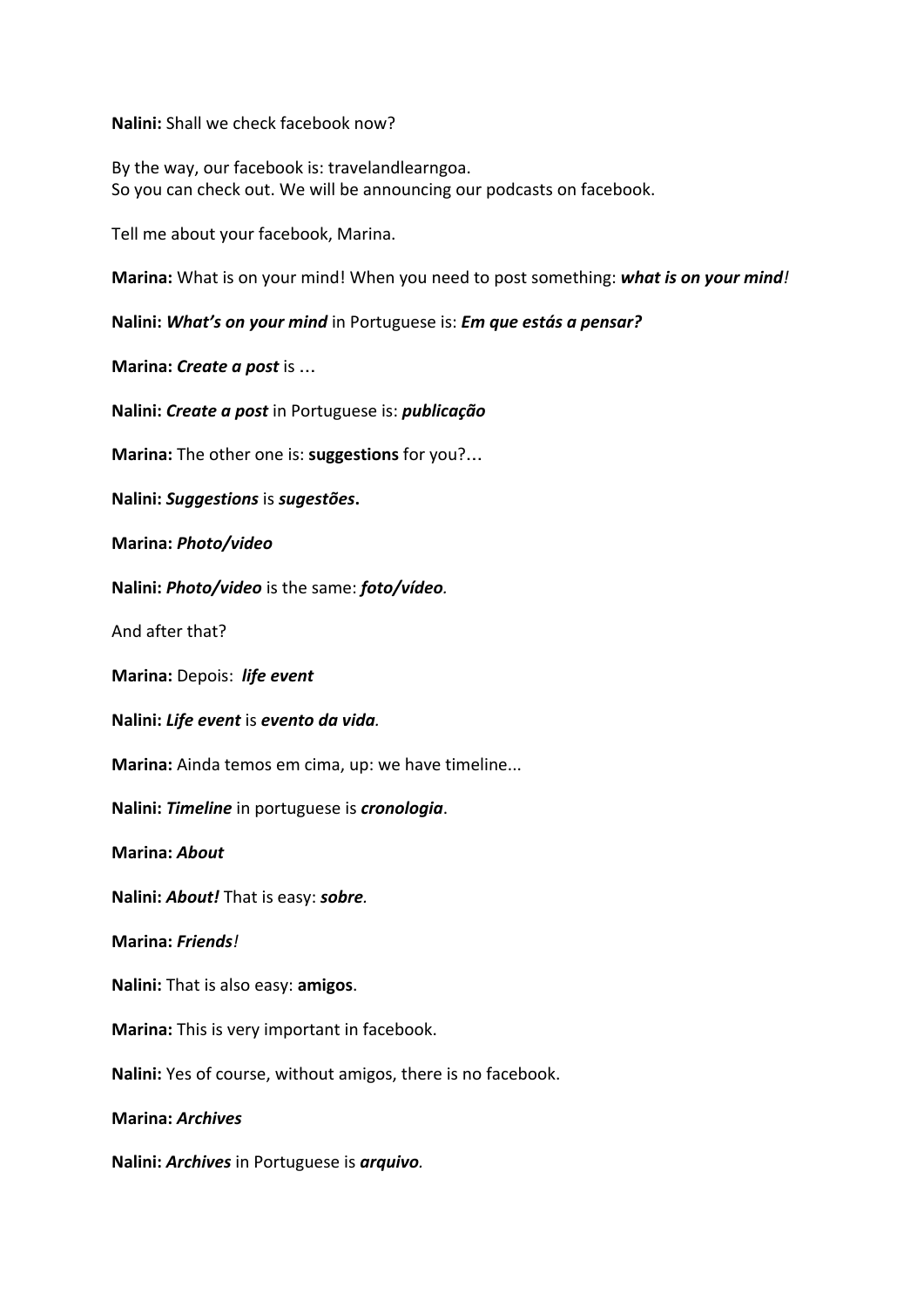**Marina:** And one thing important when you post a photo or video is you can *tag friends*. **Nalini:** Here it says: *identificar a.*

**Marina:** Depois temos um smile que diz: *feeling/ activity*

## **Nalini:** *A sentir-me.*

Then you click on it and we have: Sinto-me…. And then there are a lot of emojis used because there are a lot of feelings to express

**Marina:** It's a good example for emotions, for this kind of adjectives. It's a good way to learn these words.

**Nalini:** I will tell you the first 4 feelings: *Feliz*

**Marina:** *Happy!*

**Nalini:** The second is *abençoada.*

**Marina:** *Blessed*! Exactamente. *Blessed*!

**Nalini** The third one is *amada!*

**Marina:** *Loved!*

**Nalini:** The fourth one is not a nice feeling, but sometimes it happens….It is *triste!*

**Marina:** *Sad!*

What I have more: like!

**Nalini:** *Like* in Portuguese is *gosto.*

**Marina:** *Comment!*

**Nalini:** *Comment* is *comentar.*

And after that?

**Marina:** *Share*

**Nalini:** *Share* in Portuguese is *partilhar*

You probably have more emojis. Tell me about it.

**Marina:** Here only comes: *ha! ha! ha!*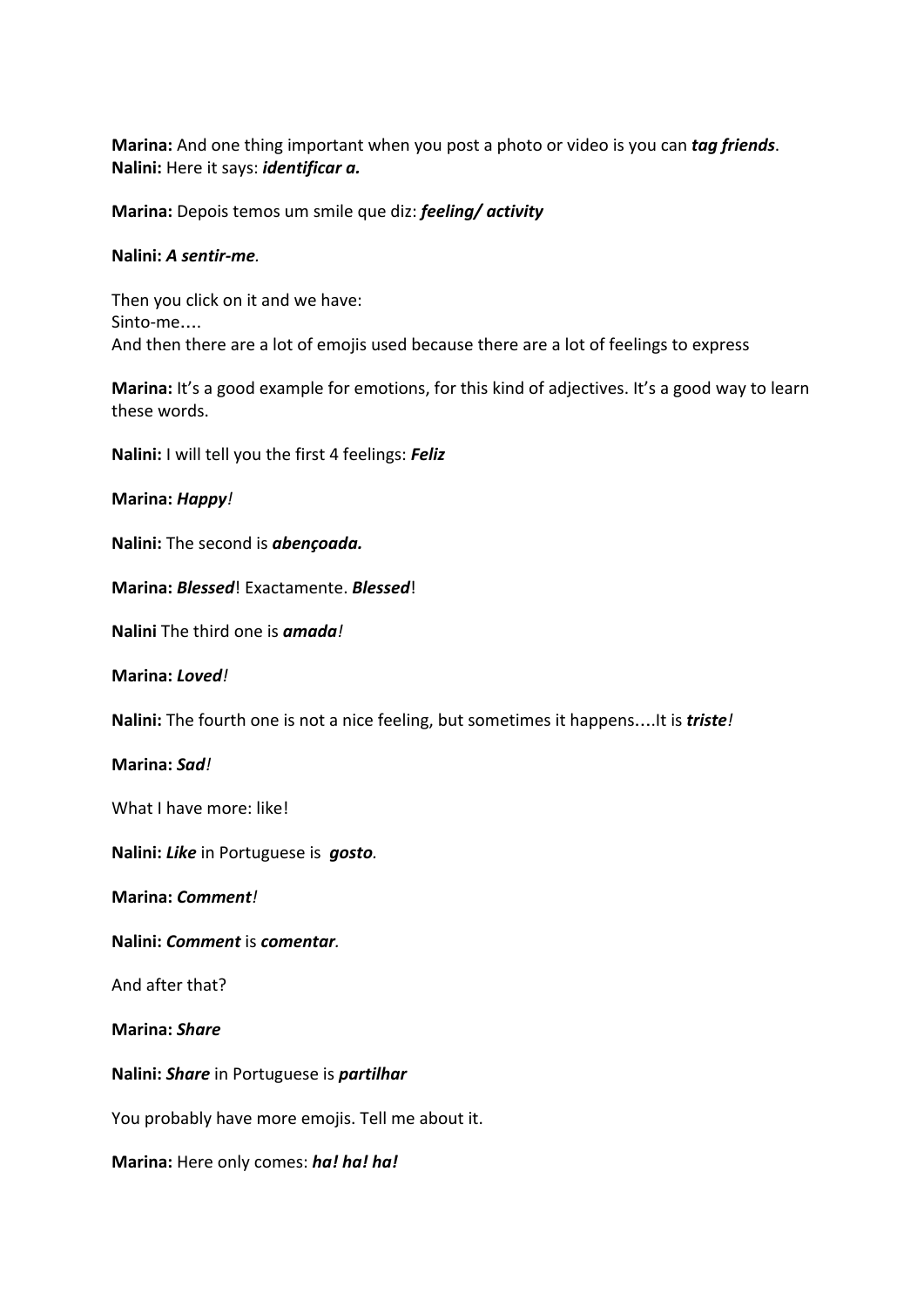**Nalini:** For us in Portuguese is *riso.*

**Marina:** Yes, it's the right word. To laugh!

**Nalini:** Don't tell me the next one is **wow**!

**Marina:** Yes! And it is true no? You are surprised with something.

**Nalini:** We gave it a word Marina. It is **surpresa**.

**Marina:** The difference is very interesting. In these last two, here we have the icon of the sound, and we have the proper word for the image.

**Nalini:** What is your last emoji? Mine is a very red face emoji.

## **Marina:** *Angry!*

**Nalini:** Oh! In Portuguese they call it *ira.*

Usually we use zangado and ira is really very angry.

#### **Marina:** *Exatamente: zangado*

**Nalini:** The emojis will be very helpful if you want to learn the adjectives, so once you start using it in the target language, you will soon be familiar with them.

Let's move to another social platform, Marina?

**Marina:** Yes, let's see Instagram.

**Nalini:** We have an Instagram account and it is travelnlearngoa. We keep posting pictures of our travelling, even though later it has been more on food since we can't travel.

So tell me what do you see in your Instagram?

**Marina:** The same things like *yesterday.*

**Nalini:** Yesterday is *ontem.*

**Marina:** For example *Thursday.*

**Nalini:** Thursday is *quinta-feira.*

And what everybody compares when you talk about Instagram is how many followers you have!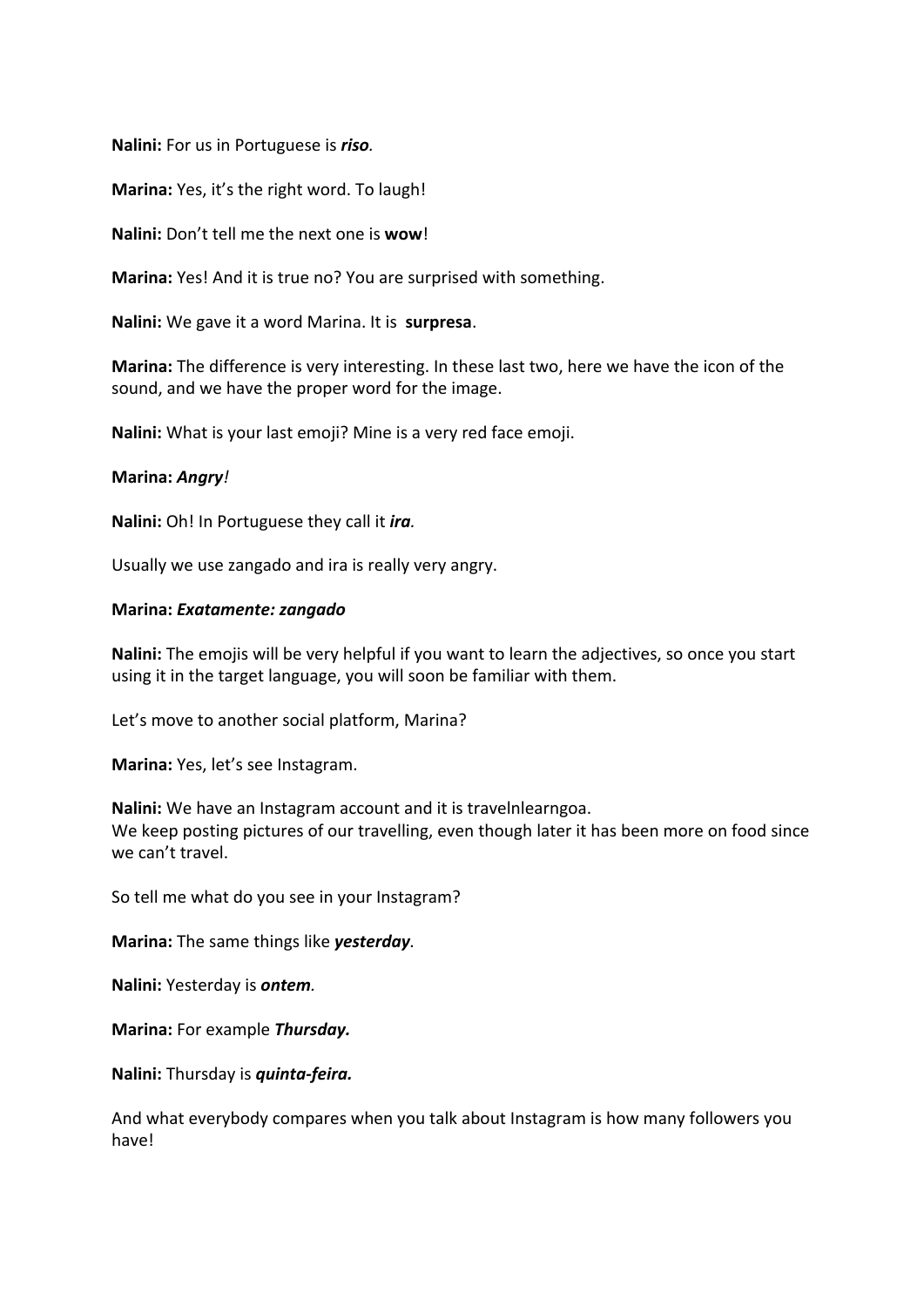## **Marina:** The followers of your posts. Yes!

**Nalini:** *Followers* in Portuguese is *seguidores.*

If our account is **f***ollowing (someone)* then it is *a seguir*.

**Marina:** Followers – seguidores Following – a seguir

**Nalini:** Then, just on top, next to the followers you have *publicações*.

**Marina:** When you post something, You like to see how many *views* you have.

**Nalini:** Ah! Yes. *Views* in Portuguese is a big word: *vizualizações.*

**Marina:** And after what we have. We have all these emojis, comments…

**Nalini:** Yes, like in facebook.

**Marina:** And we can reply to a comment. We can *reply*.

**Nalini:** *Reply* here is *responder.*

**Marina:** What more can we have? We can have statistics.

**Nalini:** *Statistics* in Portuguese is *ver estatísticas.* And if this is a language you don't know you will have translation? *Translation* here is *tradução.*

**Marina:** Ver tradução. Exatamente translation. And before that, we need to create an *account*. On Instagram we need to create a profile.

**Nalini:** *Account* in Portuguese is *conta.*

**Marina:** We need to have an account but we need to create a *profile.*

#### **Nalini:** *Profile* is *perfil.*

And probably you will have *edit profile* which in Portuguese is *editar perfil.*

**Marina:** Exatamente editar perfil and I think this is the most important thing on instagram.

**Nalini:** Yeah! On Instagram I guess that is it.

So the followers – seguidores The posts – publicações And whom we are following - a seguir.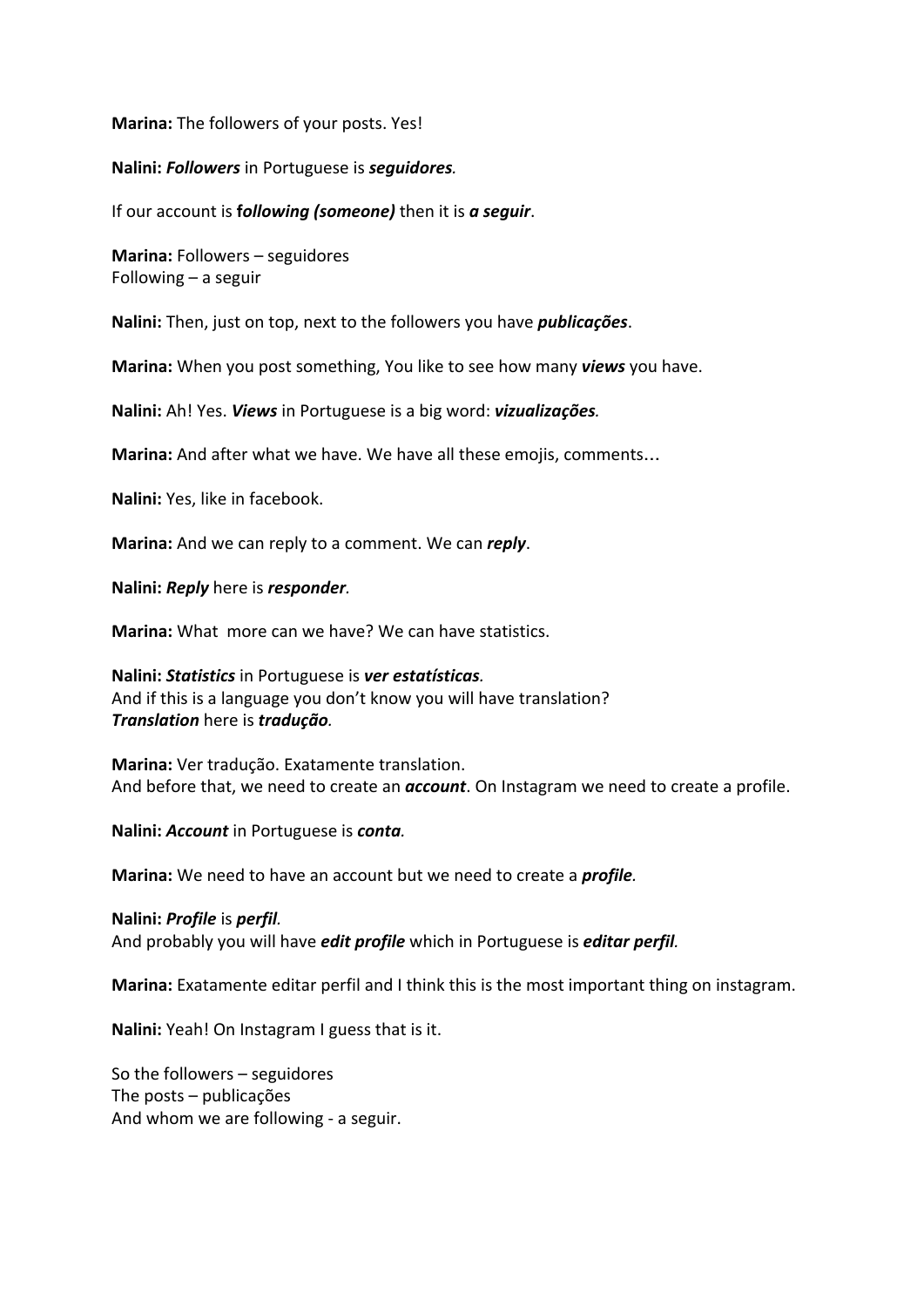**Marina:** We did all of most of these platforms but you were telling me before that you have a youtube channel.

**Nalini:** Yes, we have a youtube channel which is travel and learn Goa. This is where we upload videos about our travelling but also videos to help you learn Portuguese, Konkani and recently Spanish.

Do you know Spanish Marina?

**Marina:** More or less. I understand everything, because I am Portuguese, and I can speak, but my speaking is what we call portanhol.

**Nalini:** Portanhol, that's a nice one. We also have videos to help those who want to study Konkani. I don't know if you know but Konkani is the official language of Goa. India has many languages but in Goa we speak Konkani.

So, the names given to various definitions are more or less the same as in the other social media platforms. Maybe different is *o seu canal.*

**Marina:** *Your channel*

**Nalini:** *Início*

**Marina:** *Start*

**Nalini:** Then *vídeos*

**Marina: Vídeos**

**Nalini:** *Subscrições* which is *subscriptions* of course. The same way you have the followers in Instagram - seguidores - here you have the subscriptions - subscrições.

Yes, I think we have gone through the main social media platforms, Marina. What do you say?

**Marina:** Yes I think and these ones are the most used with everyone and I think is a good idea to start with these platforms.

If the student changes this platform for Portuguese, it will be a really big help.

**Nalini:** I also think this is a brilliant way to motivate yourself to learn Portuguese. Change all your media platforms to Portuguese if that is the language that you are learning, and every time you use it, you will be learning the language without actually looking at your book, notes etc.

**Marina:** It's interesting because you get so used to the language, that it will make part of your life.